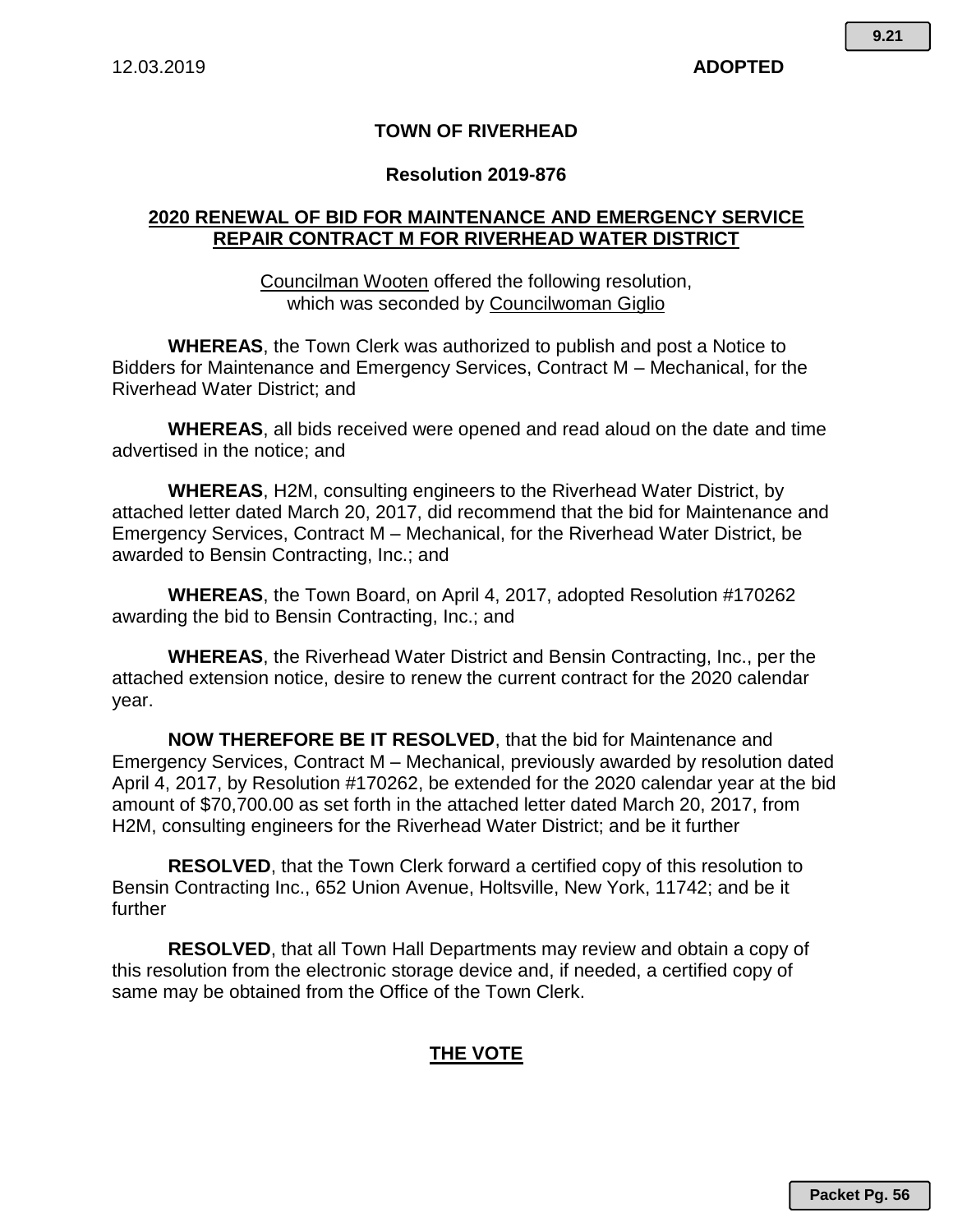| <b>RESULT:</b> | <b>ADOPTED [UNANIMOUS]</b>                 |
|----------------|--------------------------------------------|
| <b>MOVER:</b>  | James Wooten, Councilman                   |
|                | <b>SECONDER:</b> Jodi Giglio, Councilwoman |
| AYES:          | Jens-Smith, Wooten, Giglio, Hubbard, Kent  |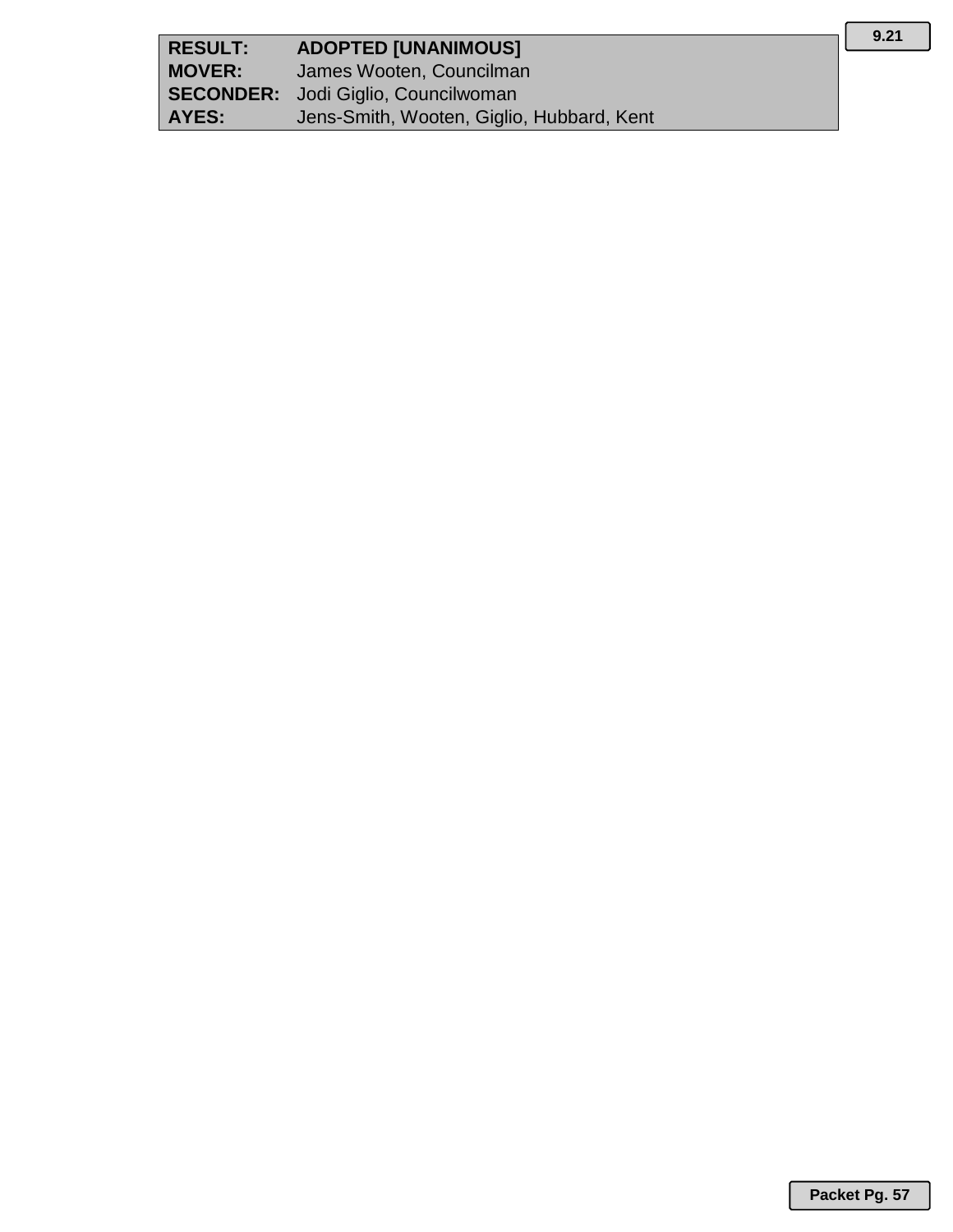# **FISCAL IMPACT STATEMENT OF PROPOSED RIVERHEAD TOWN BOARD LEGISLATION**

| <b>Type of Legislation</b><br>Resolution X<br>А.<br>Local Law                                                                                                                                                                                                                                                                                                        |                                    |                     |  |
|----------------------------------------------------------------------------------------------------------------------------------------------------------------------------------------------------------------------------------------------------------------------------------------------------------------------------------------------------------------------|------------------------------------|---------------------|--|
| Title of Proposed Legislation: 2020 Renewal of Bid for Maintenance and Emergency Service Repair Contract M for RWD<br>В.                                                                                                                                                                                                                                             |                                    |                     |  |
| Purpose of Proposed Legislation: Bid extension<br>C.                                                                                                                                                                                                                                                                                                                 |                                    |                     |  |
| Will the Proposed Legislation Have a Fiscal Impact?<br>Yes X<br>D.<br>No                                                                                                                                                                                                                                                                                             |                                    |                     |  |
| If the answer to section D is "yes", select (a) or (b) below and initial or detail as applicable:<br>Е.                                                                                                                                                                                                                                                              |                                    |                     |  |
| The fiscal impact can be absorbed by Town/department existing resources set forth in approved Town Annual Budget<br>(a)<br>(example:routine and budgeted procurement of goods/services)*if selecting E(a), please initial then skip items<br>RH<br>F,G and complete H,I and J;<br>or<br>The description/explanation of fiscal impact is set forth as follows:<br>(b) |                                    |                     |  |
| If the answer to E required description/explanation of fiscal impact (E(b)), please describe total Financial Cost of Funding over<br>F.                                                                                                                                                                                                                              |                                    |                     |  |
| 5 Years                                                                                                                                                                                                                                                                                                                                                              |                                    |                     |  |
| <b>Proposed Source of Funding</b><br>G.<br>Appropriation Account to be Charged:                                                                                                                                                                                                                                                                                      |                                    |                     |  |
| Grant or other Revenue Source:                                                                                                                                                                                                                                                                                                                                       |                                    |                     |  |
| Appropriation Transfer (list account(s) and amount):                                                                                                                                                                                                                                                                                                                 |                                    |                     |  |
|                                                                                                                                                                                                                                                                                                                                                                      |                                    |                     |  |
| H. Typed Name &<br>Title of<br>Preparer: Robin<br>Halpin                                                                                                                                                                                                                                                                                                             | <b>Signature of Preparer</b><br>I. | J. Date<br>11/20/19 |  |
|                                                                                                                                                                                                                                                                                                                                                                      | <u> Rob</u> in Halpin<br>12/3/2019 |                     |  |
| K. Accounting Staff<br>Name & Title                                                                                                                                                                                                                                                                                                                                  | L. Signature of Accounting Staff   | M. Date             |  |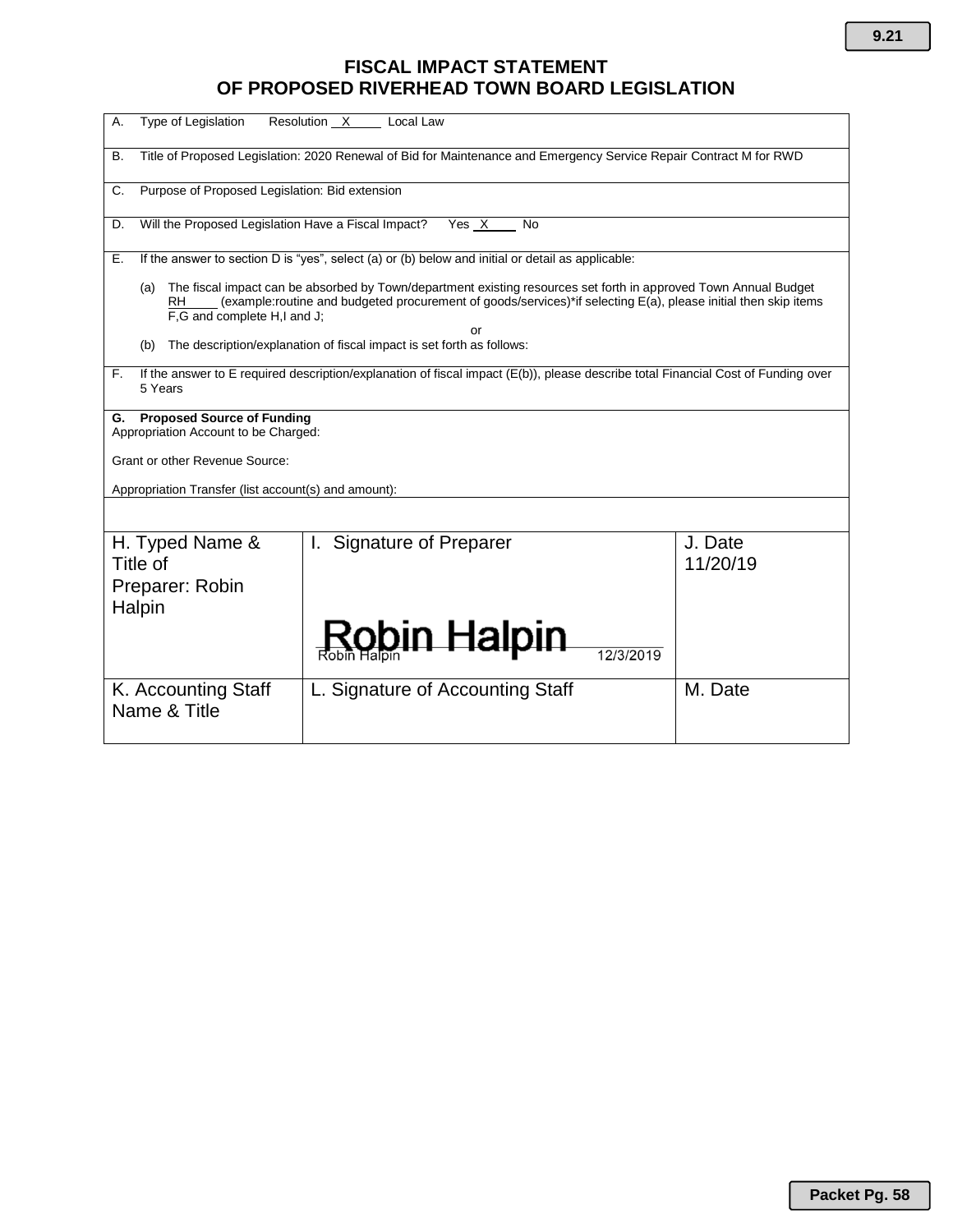



# RWD Riverhead Water District

Frank Mancini, Superintendent 1035 Pulaski Street, Riverhead, New York 11901 Phone: 631.727.3205 FAX: 631.369.4608

## **Bid Extension Notice**

- To: Carl Bensin, Bensin Contracting Inc.
- From: Mark K Conklin, Superintendent, Riverhead Water District
- Date: November 1, 2019
- Subject: Extension of Annual Maintenance and Emergency Services Contract -**Contract M - Mechanical**

This bid extension notice is to inform you that the above contract with the Riverhead Water District will expire on December 31, 2019.

The Town of Riverhead would like to extend this contract for a period of one (1) year until December 31, 2020, at the contract price for the year 2020 (copy attached). This will be the second and final extension under the terms of the current contract.

If this extension meets with your approval, please complete the bottom portion of this letter and return it to us at the above FAX number.

**Authorized Signature** 

**Company Name** 

<u>Densin</u> **Print Name** 

 $1162019$ Date